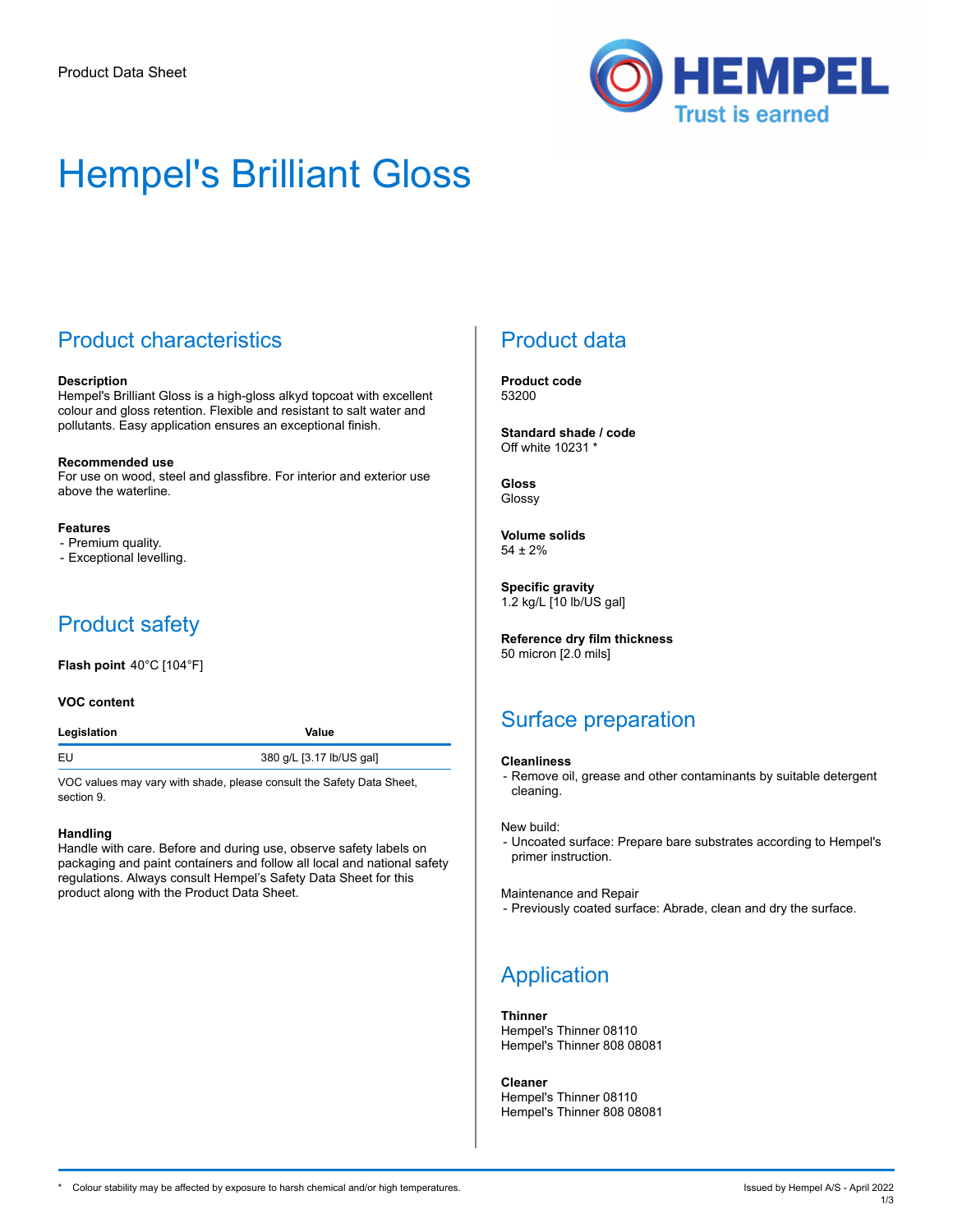

# Hempel's Brilliant Gloss

#### **Application method**

| Tool         | <b>Thinning</b><br>max vol. |
|--------------|-----------------------------|
| <b>Brush</b> | 5%                          |
| Roller       | 5%                          |
| Paint Pad    | 5%                          |

Keep thinning at an absolute minimum. The product can be applied by spray. Contact Hempel for more information.

#### **Film thickness**

|                            | Recommended                   |
|----------------------------|-------------------------------|
| Dry film thickness         | 50 micron [2.0 mils]          |
| Wet film thickness         | 90 micron [3.5 mils]          |
| Theoretical spreading rate | 11 $m^2/L$ [450 sq ft/US gal] |

For best performance, avoid excessive film thickness.

#### **Application conditions**

- To avoid condensation, apply on a clean and dry surface with a temperature that is at least 3°C [5°F] above the dew point.

#### **Relative Humidity:**

- Relative humidity must be below 85% during drying and curing.

#### **Application remarks**

- Thinning of the topcoat may be required to ensure proper film formation. Thinning is limited to max. 5%.
- Stir well before use.
- Apply 2-3 coats of the product.
- To obtain a smooth surface, sanding between coats is recommended (remove dust).

## Drying and overcoating

#### **Product compatibility**

- Previous coat: Recommended product is: Hempel's Primer Undercoat
- Subsequent coat: None.

#### **Drying time**

| <b>Surface</b><br>temperature |       | $10^{\circ}$ C<br>[50°F] | $20^{\circ}$ C<br>[68°F] |
|-------------------------------|-------|--------------------------|--------------------------|
| Touch dry                     | hours | 8                        |                          |
| Ready to sand                 | hours | -                        | 24                       |

Determined for dry film thickness 50 micron [2.0 mils] at standard conditions, see Hempel's Explanatory Notes for details. Any masking tape used during paint application should be removed while the paint is still in the wet condition.

#### **Overcoating**

Hempel's specification supersedes any guidelines indicated in the overcoating table

| <b>Quality name</b>                |            | $10^{\circ}$ C<br>[50°F] | $20^{\circ}$ C<br>[68°F] |
|------------------------------------|------------|--------------------------|--------------------------|
| Atmospheric medium                 |            |                          |                          |
| <b>Hempel's Brilliant</b><br>Gloss | Min<br>Max | 20h<br>$5\%$ d           | 10 h<br>72 h             |

#### **Drying conditions**

- To obtain the drying time stated, it is important to maintain sufficient ventilation during application, drying and curing.
- Condensation on the freshly applied coating should be avoided.

#### **Overcoating details**

- If the maximum overcoating interval is exceeded, roughening of the surface is necessary to ensure intercoat adhesion.

#### **Other remarks**

- The surface must be clean before overcoating.

### Storage

#### **Shelf life**

| <b>Ambient</b> | $25^{\circ}$ C |
|----------------|----------------|
| temperature    | [77°F]         |
| Product        | 60 months      |

Shelf life from date of production, when stored in original, unopened containers. Thereafter, the product quality must be re-inspected. Always check the best before date or expiry date on the label.